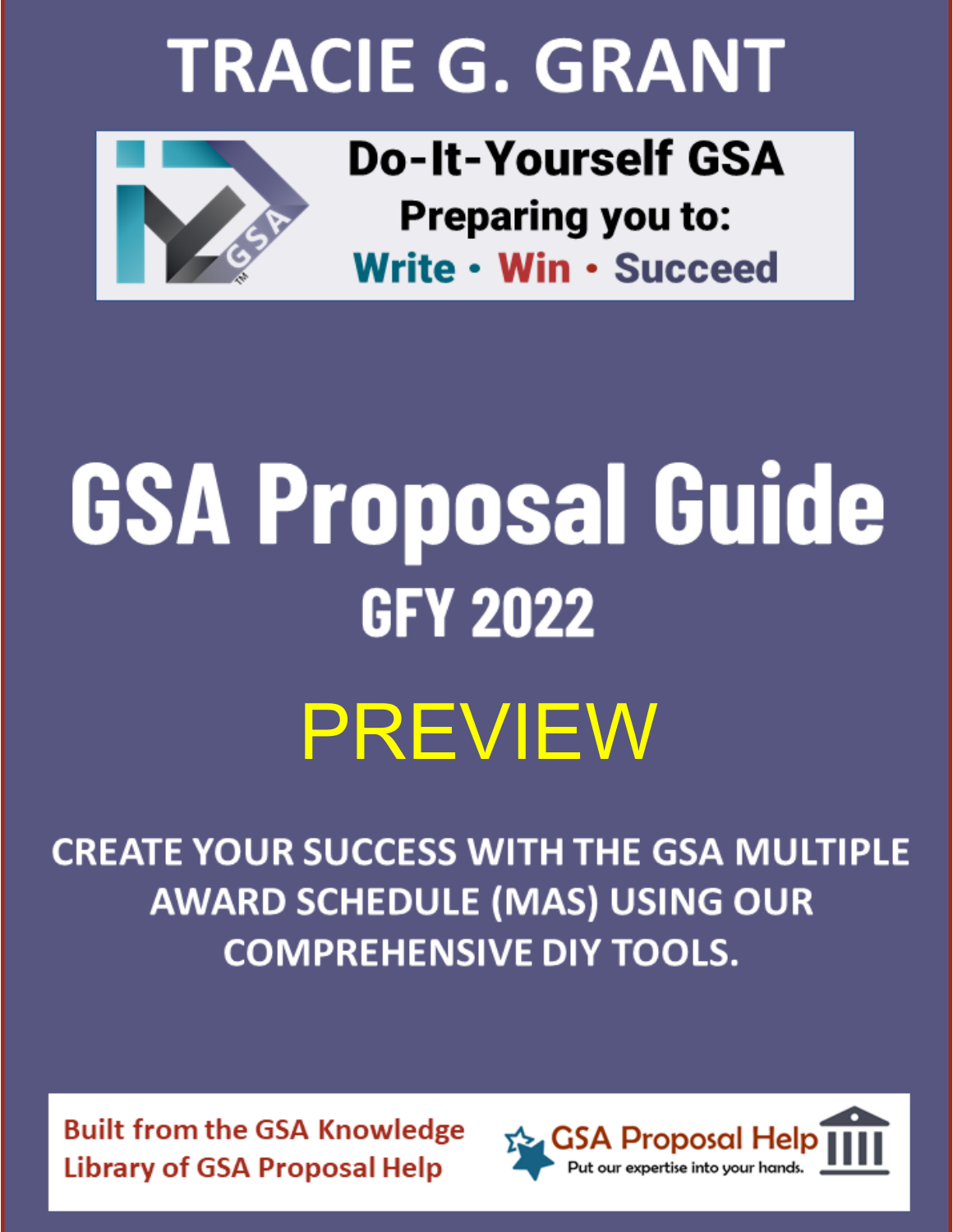## **GSA PROPOSAL GUIDE**

# **Created by DIY GSATM and GSA Proposal HelpTM**

**Get Your GSA Multiple Award Schedule (MAS)**

**by Writing a Winning Proposal**

**Tracie G. Grant**

**Principal Consultant**

**GSA Proposal GuideTM**

# **GFY 2022**

(Through GSA Solicitation Refresh 10 released March, 2022)

Copyright ©2022 by Tracie G. Grant. All rights reserved.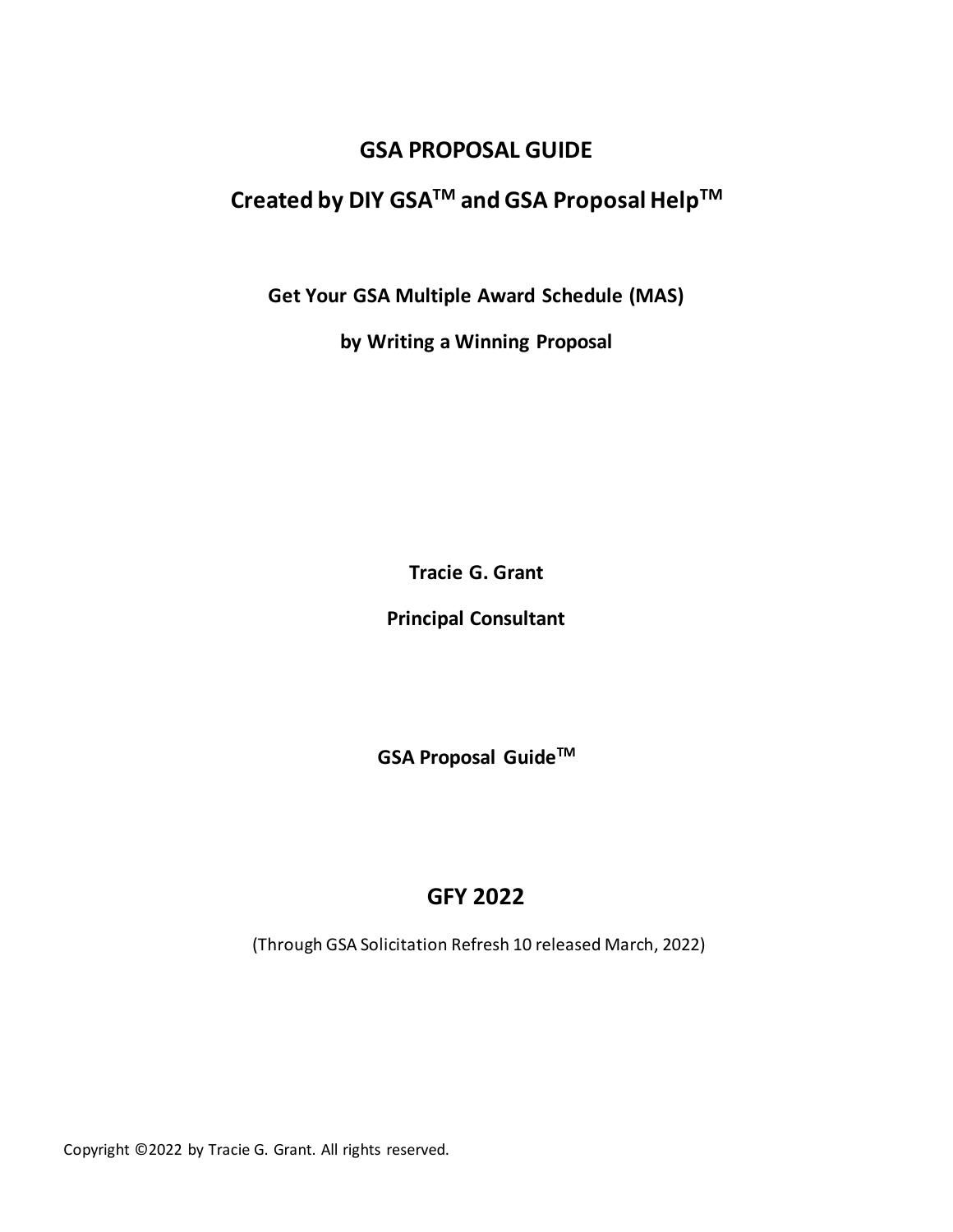# **FOREWORD**

Tracie Grant is a GSA Consultant, Contracts Manager, and Author who helps companies needing or using the GSA Multiple Award Schedule to find success with this key government contracting vehicle. Currently the owner and principal consultant of GSA Proposal Help, DIY GSA, and Contract Management Consulting, Ms. Grant is continually updating her products and services to help businesses break into the lucrative federal government marketplace. This book is written for those in the GSA proposal trenches by one in the trenches beside them. Ms. Grant has been working with GSA Schedules since 1994 and has written this book based on the challenges and successes she has seen over the last 25+ years.

Ms. Grant is not an attorney and this guide is not meant to provide legal advice. It is a representation of experience gained over the last 25+ years and captures what DIY GSA or GSA Proposal Help would likely do in relation to documents and activities completed when putting together a GSA proposal for a client. While we can't say this guide covers every single thing you'll run up against, we can say that it is by far the best GSA proposal guide on the market. It has always been our philosophy that people can write their own winning GSA proposals if they have the appropriate tools. It's not easy, and though GSA has tried to find ways to help businesses, they can't seem to get into the details of proposal preparation successfully. They can review proposals and heaven knows they can reject proposals. Typically, though, they haven't written any GSA proposals. And, unless you've written proposals multiple times, there are many places where you can slip up. We try to cover as many of those places as we can.

For additional information about our **DIY tools and services**, visit us at [www.diy-gsa.com.](http://www.diy-gsa.com/) For **turnkey proposal information**, visit us at [www.gsaproposal.net.](http://www.gsaproposal.net/) You can also find **quick tips and Q&A** at [www.gsahotline.com,](http://www.gsahotline.com/) our newest tool to help you which is due to be up by the end of June, 2022.

> **The legal side of things:** GSA Proposal HelpTM, Do-It-Yourself GSA<sup>™</sup>, DIY GSA<sup>™</sup>, the GSA Proposal Guide<sup>™</sup>, the DIY GSA 30-Day Workbook™ and the Six-Step Process™ are trademarks of GSA Proposal Help. The purchaser of this book and accompanying materials may print only one copy and it is for that person's personal use only. Copying, reproducing, transferring, selling or otherwise exploiting this guide is prohibited by law. This guide may not be used by any GSA Consultants outside of GSA Proposal Help who may be guiding clients through this process without license and permission of GSA Proposal Help and Tracie Grant.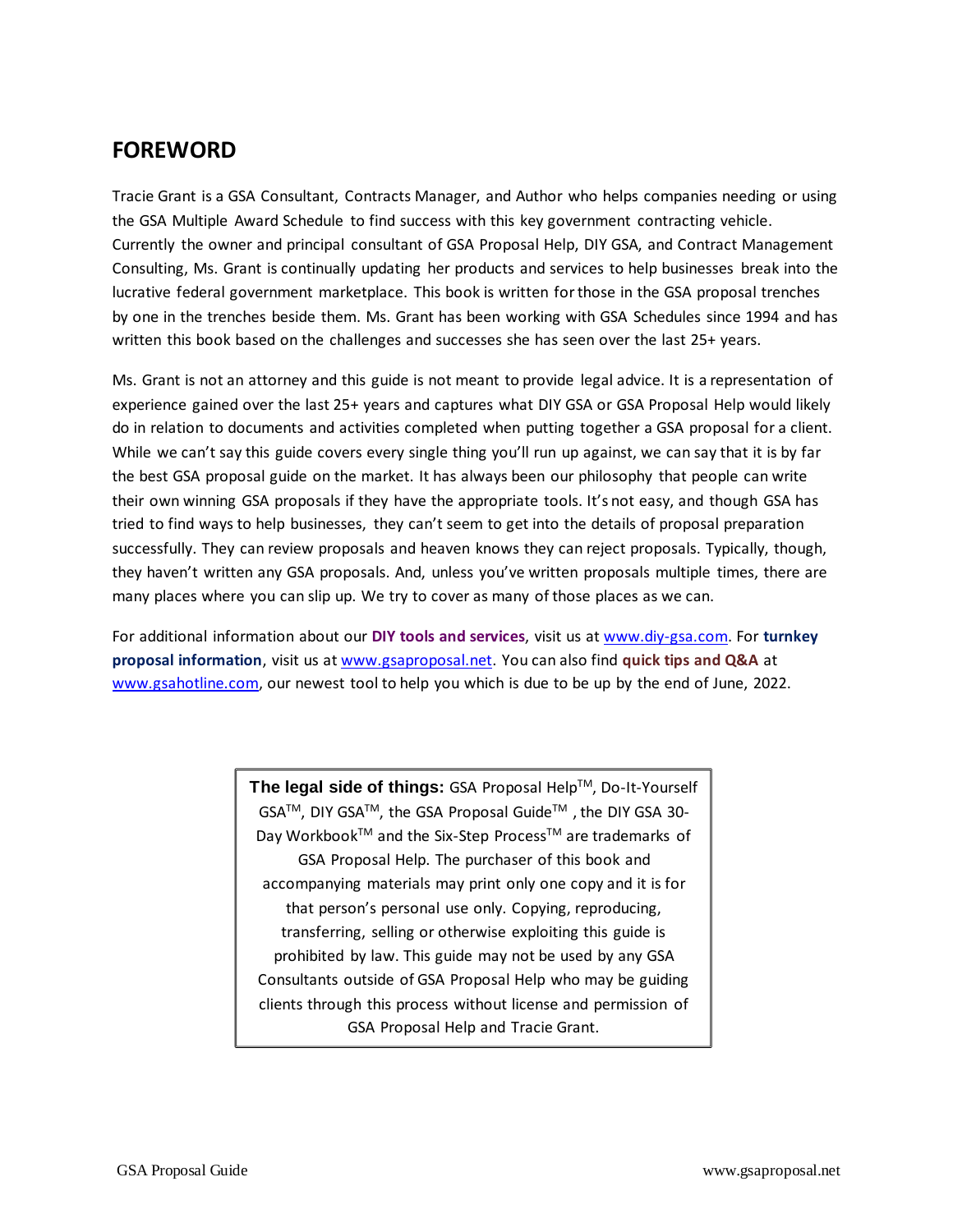## **CONTENTS**

| INITIAL QUESTIONS - Are you ready for a GSA MAS? 4 |  |
|----------------------------------------------------|--|
|                                                    |  |
|                                                    |  |
|                                                    |  |
|                                                    |  |
|                                                    |  |
|                                                    |  |
|                                                    |  |
|                                                    |  |
|                                                    |  |
|                                                    |  |
|                                                    |  |
|                                                    |  |
|                                                    |  |
|                                                    |  |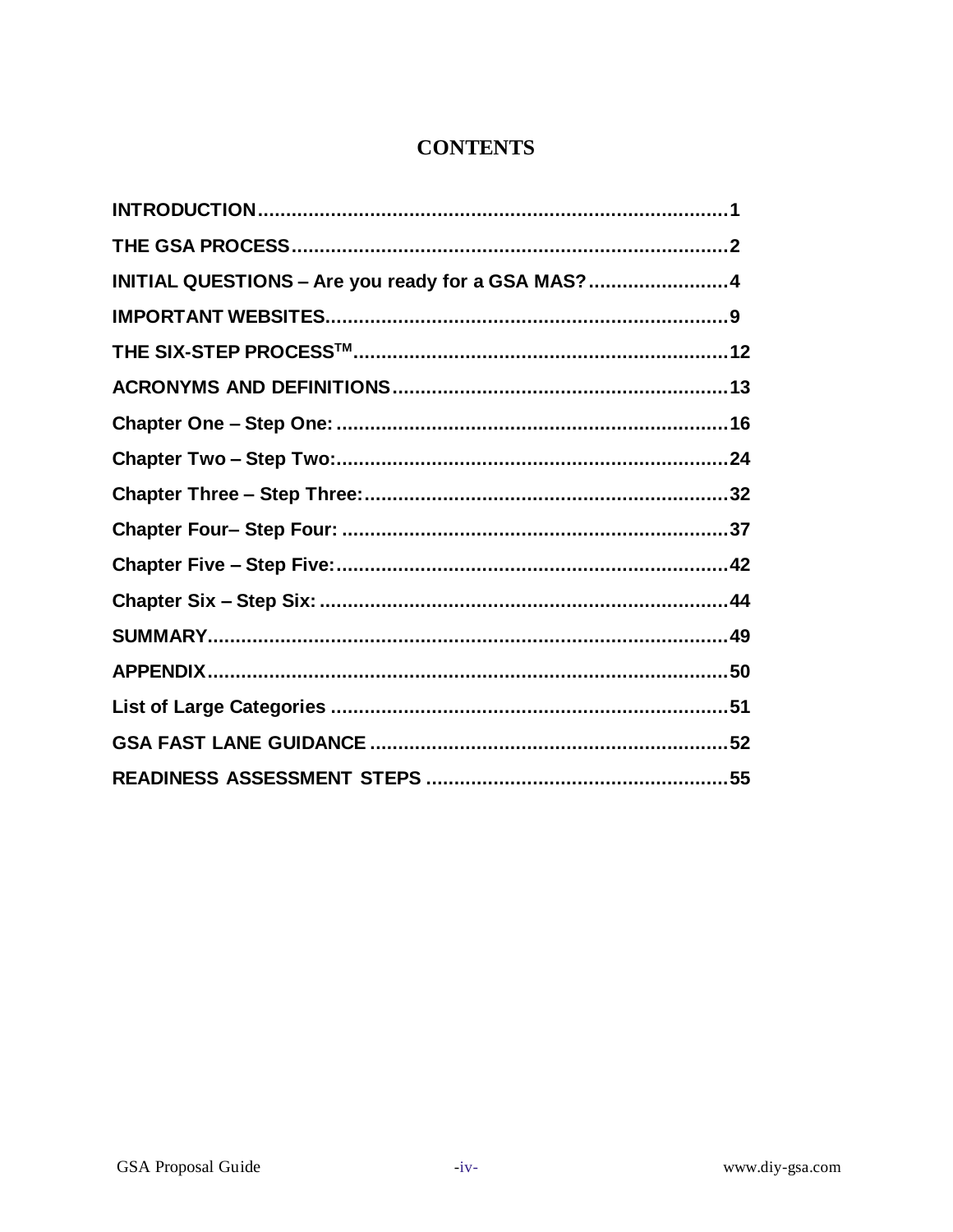# <span id="page-4-0"></span> **INTRODUCTION**

The GSA Multiple Award Schedule, now called the MAS, (also referred to as GSA contract or GSA number) is a key tool for federal government contractors and procurement officials. Getting a GSA MAS and keeping it are difficult tasks, but if you have the right resources, you can do it, and do it well. We initially published the GSA Proposal Guide back in 2015 and have updated about every year or two since. This current version supports the changes through Refresh 10 of the "new" MAS solicitation. GSA updates the solicitation for the GSA MAS a few times a year. Each update is called a "refresh." We update as often as we can to keep things fresh and current.

DIY GSA is a different kind of consulting company as we work hard to meet our clients where they are and provide them the resources they need at the pricing they can afford. Most GSA consulting companies want to keep you beholden to them as it provides them a continual revenue stream. We would love to do this for free, but just like you, we have families, bills, and goals. However, if we can save you from spending \$5,000 to \$15,000 to get a GSA MAS, we'll be most pleased! Of course, if you don't want to do it yourself, there are good consulting companies out there. Our favorite is our sister company, GSA Proposal Help.

#### **STARTING THE PROCESS**

As a federal or potential federal contractor, now IS the time to explore getting a GSA Multiple Award Schedule (MAS) to gain access to the BILLIONS of federal dollars that run through the GSA MAS program every year. If you are like many business owners wanting a GSA MAS, you have searched for information on the internet and you may have even found the solicitation, but you have either thought you had no clue as to how to begin or you have downloaded all the documents and now you know you have no clue how to work through that 140-page-ish solicitation document and its 15 or more attachments!

To help you attack your proposal, we have created six steps that break down the tasks and documents you must create to submit a full and acceptable proposal. We have listed the steps (and their related sub-steps) that we use to guide our clients as they develop their winning GSA proposals. While this book is not a guarantee that you will put together a winning proposal and does not address every question that can come up during the proposal writing process, it does contain the methodology we use when helping clients complete their GSA proposals. We hope that it can help you create your own winning GSA proposal.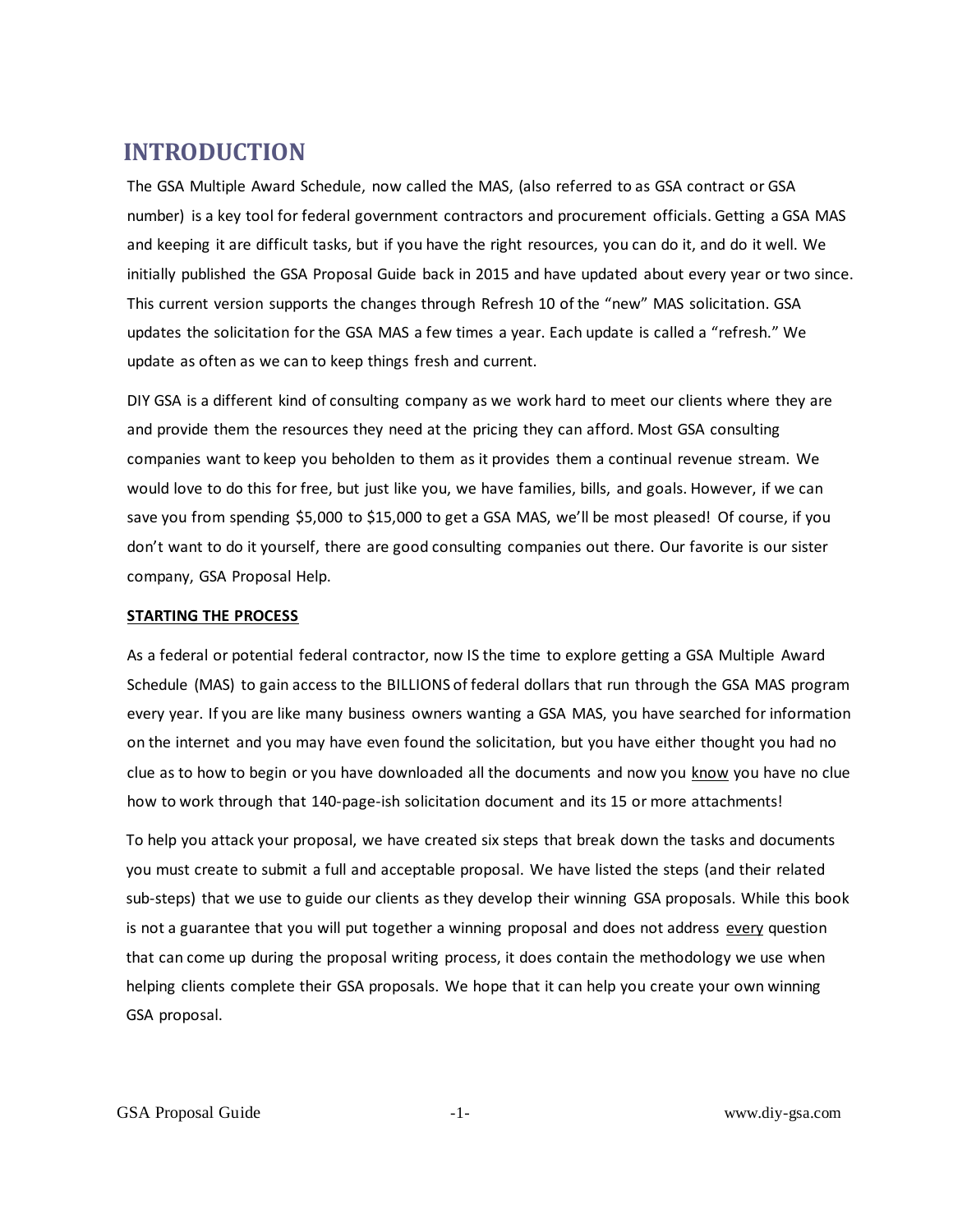# <span id="page-5-0"></span>**THE GSA PROCESS**

The GSA process that we have worked through over the years to help our clients receive and maintain GSA Multiple Award Schedule contracts includes the following elements:

- 1) Proposal (or offer) Preparation
- 2) Proposal Submission
- 3) GSA Review of Proposal (currently taking up to a year for some submissions)
	- a) Clarifications
	- b) Financial Review
	- c) Negotiations
	- d) Final Proposal Revision
- 4) GSA Contract Award
- 5) GSA Advantage Upload and Input
- 6) GSA Contract Marketing
- 7) GSA Task Orders and Delivery
- 8) Ongoing GSA Contract Administration and GSA Contract Compliance

For those of you who are more visual, the following diagram represents our take on the GSA Process.

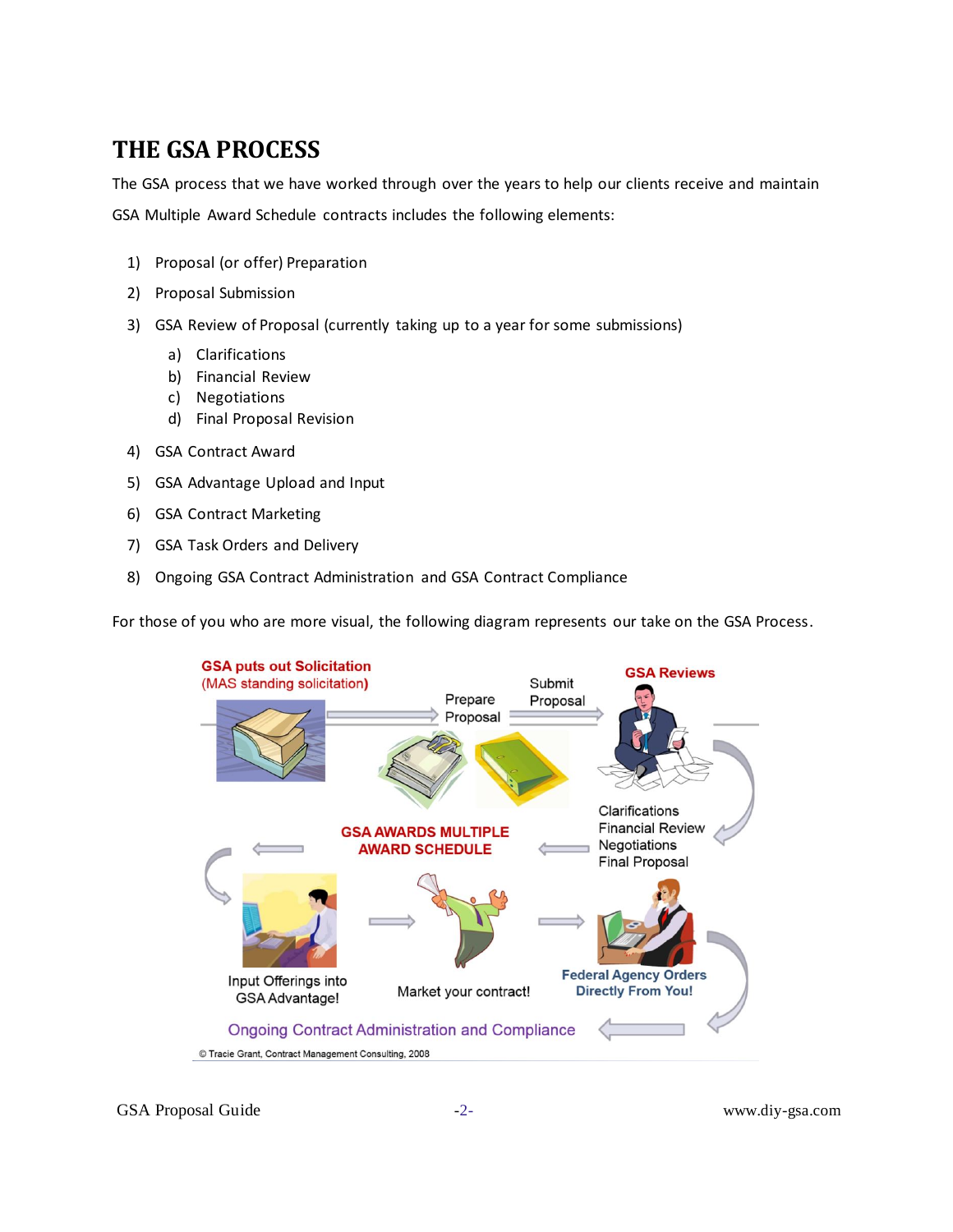Proposals (also referred to as offers) are prepared by contractors (also referred to as vendors) who want to receive a GSA MAS to sell to the federal government. These proposals are prepared in response to the GSA MAS solicitation located at sam.gov at the url below:

[https://sam.gov/opp/39dbe5bebef94a568b1cb0c27fc2deda/view.](https://sam.gov/opp/39dbe5bebef94a568b1cb0c27fc2deda/view)

The GSA MAS is organized under one solicitation (47QSMD20R0001) that includes attachments for the following large categories:

| Large Category Title                         |
|----------------------------------------------|
| Office Management Category                   |
| <b>Facilities Category</b>                   |
| Furniture and Furnishings Category           |
| Human Capital Category                       |
| Industrial Products and Services Category    |
| <b>Information Technology Category</b>       |
| Miscellaneous Category                       |
| Professional Services Category               |
| Scientific Management and Solutions Category |
| Security and Protection Category             |
| <b>Transportation and Logistics Services</b> |
| <b>Travel Category</b>                       |

Each large category is broken down into subcategories and then further broken down into Special Item Numbers or SINs. We'll review this more in Step One of our Six-Step Process.

Key note: **Developing a winning GSA proposal is not a project to pass along lightly to someone who is new to the company to help them learn about the company or because their workload is not yet over the top.** This project requires knowledge and decisions from the experienced, knowledgeable leaders of your company. If you are going to pass this on to a new employee, make sure you give them all the support they will need!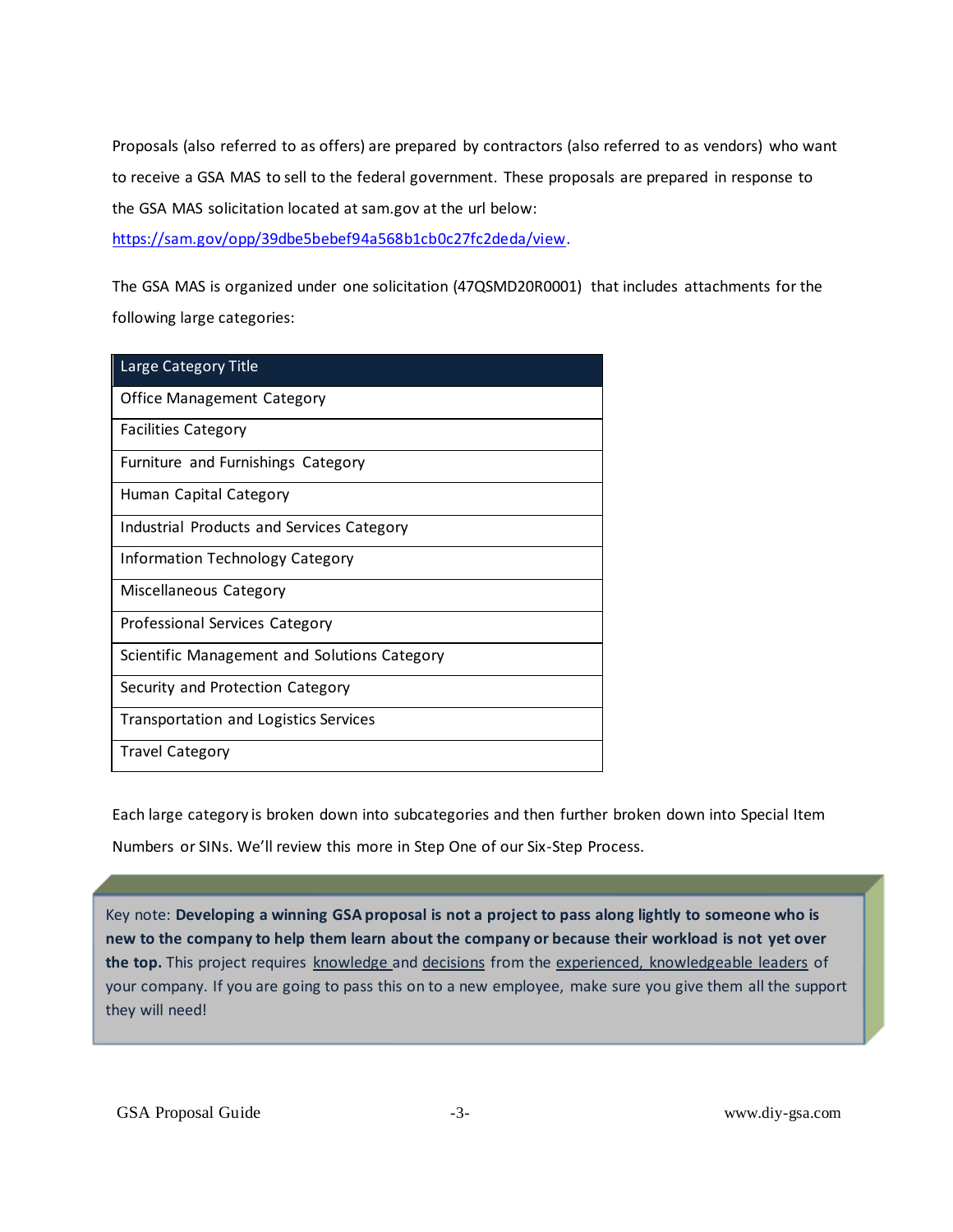# <span id="page-7-0"></span> **INITIAL QUESTIONS – Are you ready for a GSA MAS?**

The first thing we do when a client wants to dive into the GSA process is ask these five questions:

- 1) Do you have a Commercial or Commercial Market Price List?
- 2) Do you follow your Commercial or Commercial Market Price List?
- 3) Do you have at least \$250,000 (more is better) in sales over the last year or two and will you be able to sell at least \$25,000 through your GSA Schedule (if awarded) within the next two years and then every year after that?
- 4) Is your product compliant with the Trade Agreements Act (i.e. is it made in the USA or a designated country and not in China or a non-designated country)?
- 5) Is your company able to show that it is financially responsible?

If you can say yes to these five questions, this may be a great time for you to complete a proposal for one of the most respected and effective federal government contracting vehicles. The GSA Schedule program is open to all businesses, whether large or small, as long as they meet GSA's requirements and submit a winning proposal to GSA, so don't let your size hold you back.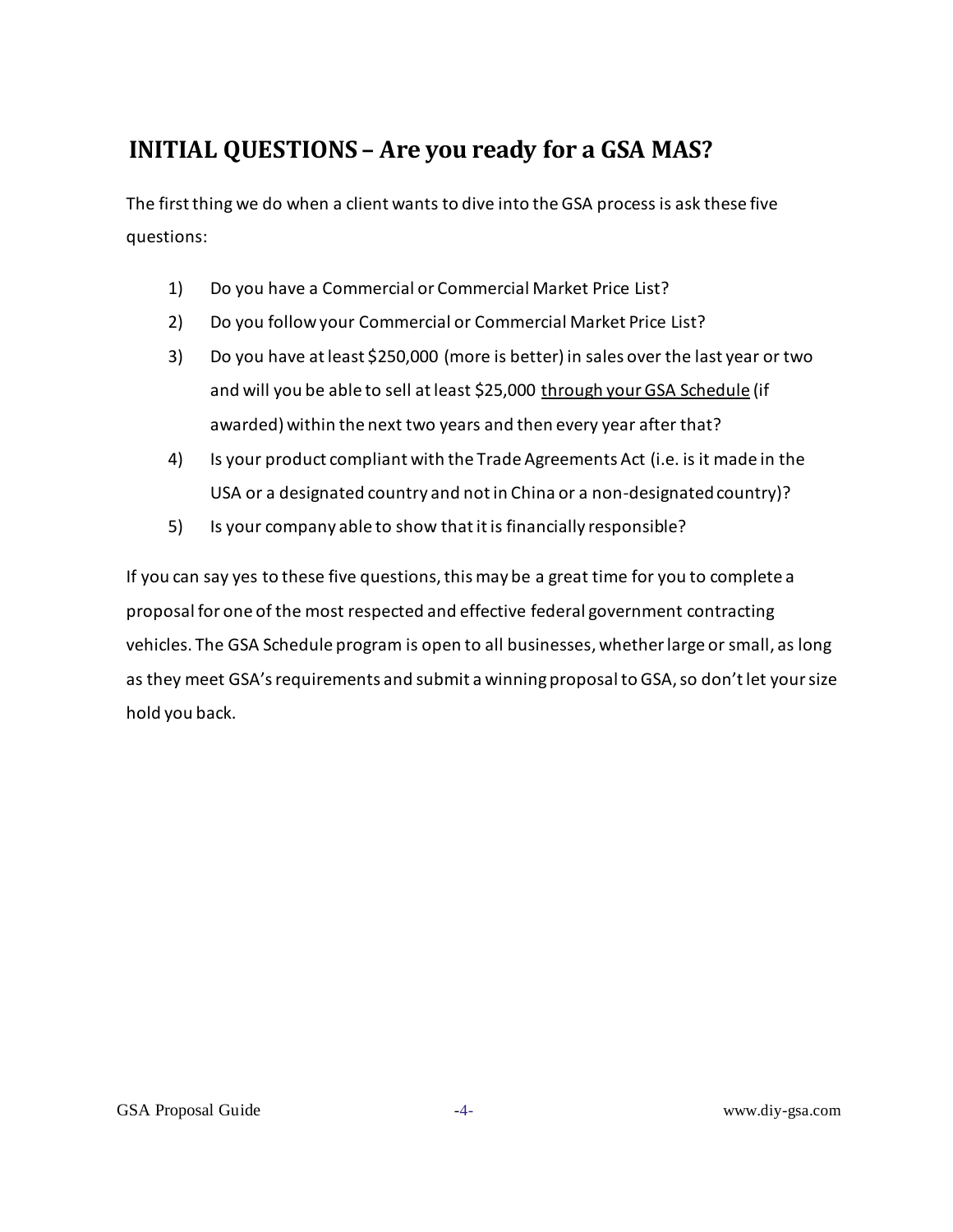

When you see this sign, it's time to stop and assess your situation, make a choice, and/or document information. Below is our first pause.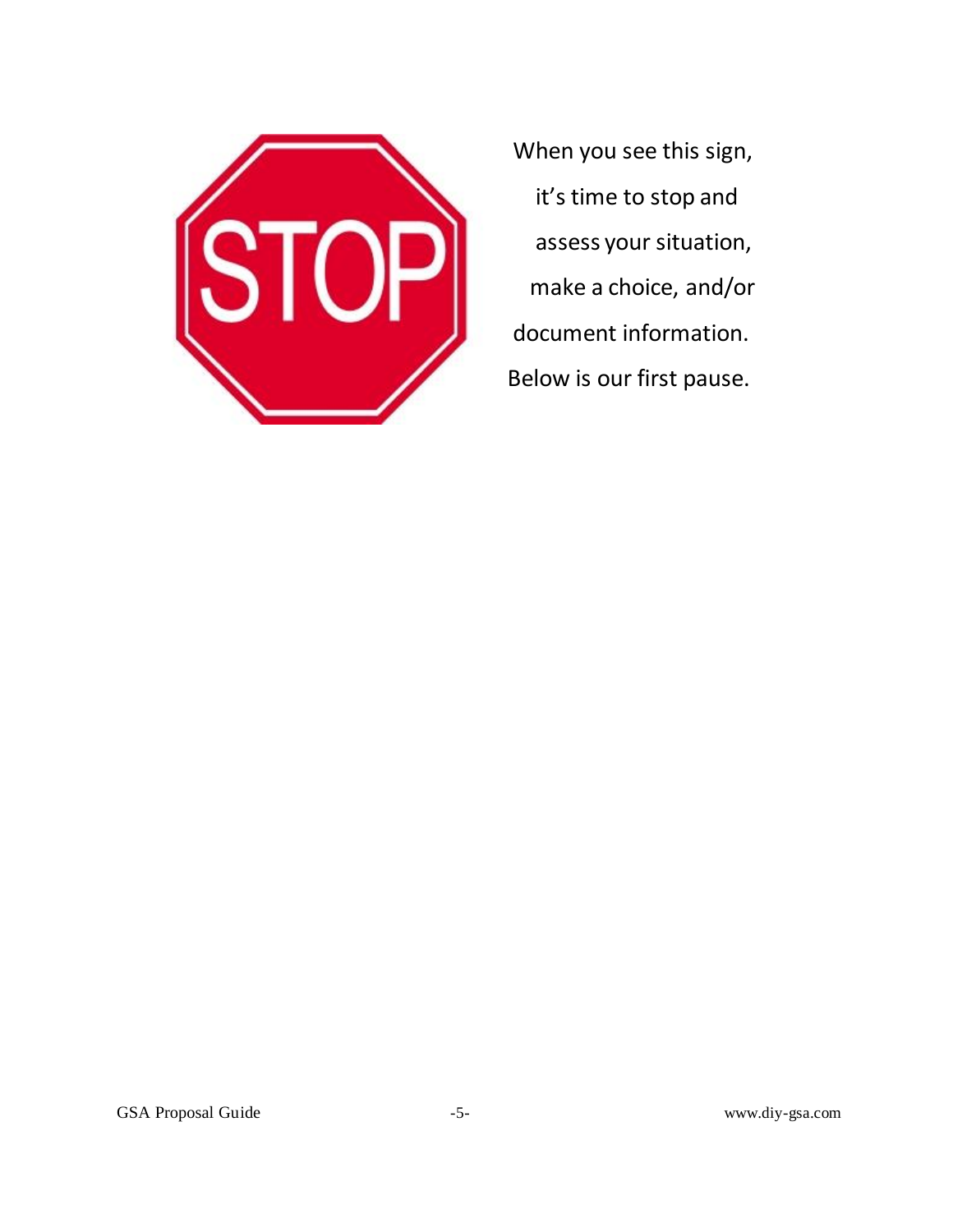# **ARE YOU READY FOR A GSA SCHEDULE?**

Complete the following by reading the parameter in Column 1, choosing the best-fitting statement in Column 2, and writing the corresponding points in Column 3:

| <b>Column 1 (Parameter)</b>                                                                                                    | Column 2 (Check the statement which fits your current status.)                     | Column 3 |  |
|--------------------------------------------------------------------------------------------------------------------------------|------------------------------------------------------------------------------------|----------|--|
| <b>Read this statement and</b><br>choose the option in<br>Column 2 which fits best.                                            |                                                                                    | "Points" |  |
| This is the status of my<br>Commercial (or Market)<br>Price List (CPL).                                                        | I have a written CPL. (3 pts)<br>$\Box$                                            |          |  |
|                                                                                                                                | I have an informal CPL and can formalize it in writing. (2 pts)<br>$\Box$          |          |  |
|                                                                                                                                | I have no CPL, but can try to make one. (1 pt)<br>$\Box$                           |          |  |
| We sell commercially or<br>have sales to federal<br>agencies. This is the<br>status of my CPL and how<br>closely we follow it. | $\Box$ I follow my CPL to a "T". (3 pts)                                           |          |  |
|                                                                                                                                | $\Box$ I generally follow my CPL, but there are some clients I have to             |          |  |
|                                                                                                                                | discount outside my parameters. (2 pts)                                            |          |  |
|                                                                                                                                | $\Box$ I discount as needed to make sales regardless of what is written in         |          |  |
|                                                                                                                                | my CPL. I have to survive and that takes sales. (1 pt)                             |          |  |
| My annual sales for last                                                                                                       | □ over \$300,000 and excellent past performance. (3 pts)                           |          |  |
| year (and good past<br>performance) are                                                                                        | $\Box$ between \$100,000-\$299,000 and/or good past performance. (2 pts)           |          |  |
|                                                                                                                                | $\Box$ less than \$100,000 and/or not much past performance. (1 pt)                |          |  |
| My products are made in<br>the USA or a designated<br>country (products made<br>in China are not<br>accepted).                 | $\Box$ All my products are TAA compliant or I only sell services. (3 pts)          |          |  |
|                                                                                                                                | $\Box$ Some of my products are TAA compliant and I sell services as well.          |          |  |
|                                                                                                                                | $(2 \text{ pts})$                                                                  |          |  |
|                                                                                                                                | $\Box$ None of my products are TAA and I sell no services. (1 pt)                  |          |  |
|                                                                                                                                | (for more TAA info, see: https://vsc.gsa.gov/administration/compDetails.cfm)       |          |  |
| This explains how my                                                                                                           | $\Box$ I have two to three years of excellent financials, and an excellent         |          |  |
| financials look overall and                                                                                                    | accounting system. (3 pts)                                                         |          |  |
| describes my accounting                                                                                                        | $\Box$ I have two-to-three years of reasonable financials <or><math>m</math>y</or> |          |  |
| system (QuickBooks is<br>typically acceptable).                                                                                | solicitation doesn't require two years, and my accounting system is                |          |  |
|                                                                                                                                | adequate. (2 pts)                                                                  |          |  |
|                                                                                                                                | $\Box$ I have financials, but things have been mighty tough and they don't         |          |  |
|                                                                                                                                | look that great. (1 pt)                                                            |          |  |
| Add up all the points you have written in Column 3 and write the total here:                                                   |                                                                                    |          |  |

#### **How to interpret your score:**

**11-15** points – This may be the perfect time for you to take advantage of the GSA MAS program and prepare a proposal. You may have an excellent chance at completing a winning GSA proposal.

**6-10** points – A GSA Schedule may be within your grasp, but you may want to tighten up your business practices as you work towards your proposal to enhance your chance at completing a winning GSA proposal.

**1-5** points – You may wish to examine your business practices and results before you embark on the preparation of a GSA proposal. You may be able to complete a winning GSA proposal, but the odds do not look so good at this time. You are welcome to call us for a free consultation just to be sure – 320-434-9472.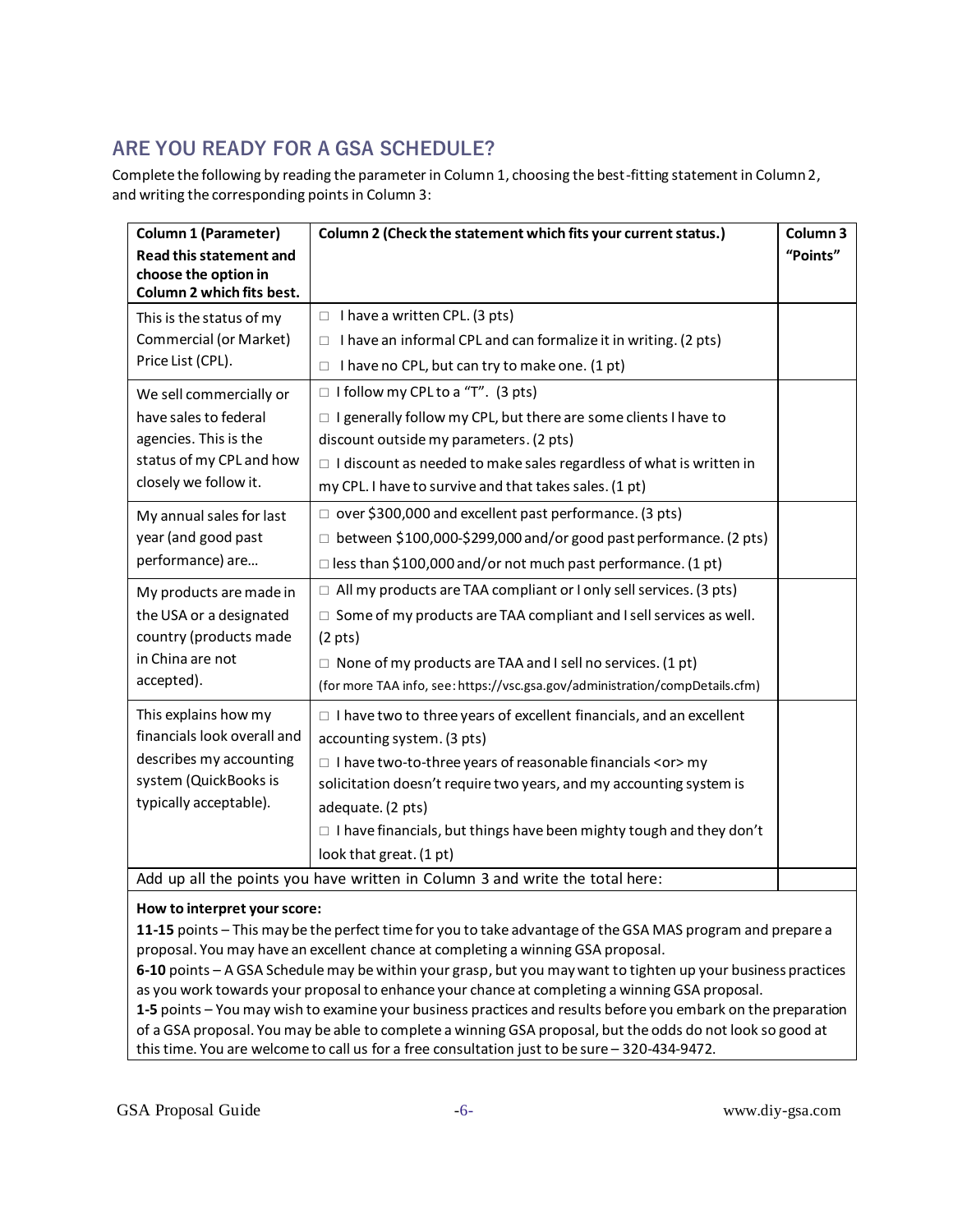Once you review your company's ability to potentially meet GSA's requirements, you need to make sure that you can meet the responsibility requirements in FAR 9.104 as listed below:

#### **"9.104-1 -- General Standards.**

To be determined responsible, a prospective contractor must --

(a) Have adequate financial resources to perform the contract, or the ability to obtain them (see 9.104-3 (a));

(b) Be able to comply with the required or proposed delivery or performance schedule, taking into consideration all existing commercial and governmental business commitments;

(c) Have a satisfactory performance record (see 9.104-3(b) and Subpart 42.15). A prospective contractor shall not be determined responsible or nonresponsible solely on the basis of a lack of relevant performance history, except as provided in 9.104-2;

(d) Have a satisfactory record of integrity and business ethics;

(e) Have the necessary organization, experience, accounting and operational controls, and technical skills, or the ability to obtain them (including, as appropriate, such elements as production control procedures, property control systems, quality assurance measures, and safety programs applicable to materials to be produced or services to be performed by the prospective contractor and subcontractors). (See 9.104-3 (a).)

(f) Have the necessary production, construction, and technical equipment and facilities, or the ability to obtain them (see 9.104-3(a)); and

(g) Be otherwise qualified and eligible to receive an award under applicable laws and regulations."<sup>1</sup>

#### Estimated Time Commitments

It takes time to go through the GSA MAS proposal process. A conservative estimate of your time is between 25 and 125 person hours (more if your company is large and your offerings complex). On the GSA side, GSA strives to review proposals as quickly as practicable, but they often now estimate up to 3 to 12 months or more. The Information Technology large category also has a rapid review program called "FASt Lane" or "FAStLane" that can help get your proposal approved in less than 60 to 90 days so long as you have the right offerings and meet specific parameters. There are specific requirements for a FASt Lane proposal. See the Appendix for GSA's guidance on the subject.

<sup>1</sup> FAR 9.104-1

GSA Proposal Guide  $-7$ -  $-7$ - www.diy-gsa.com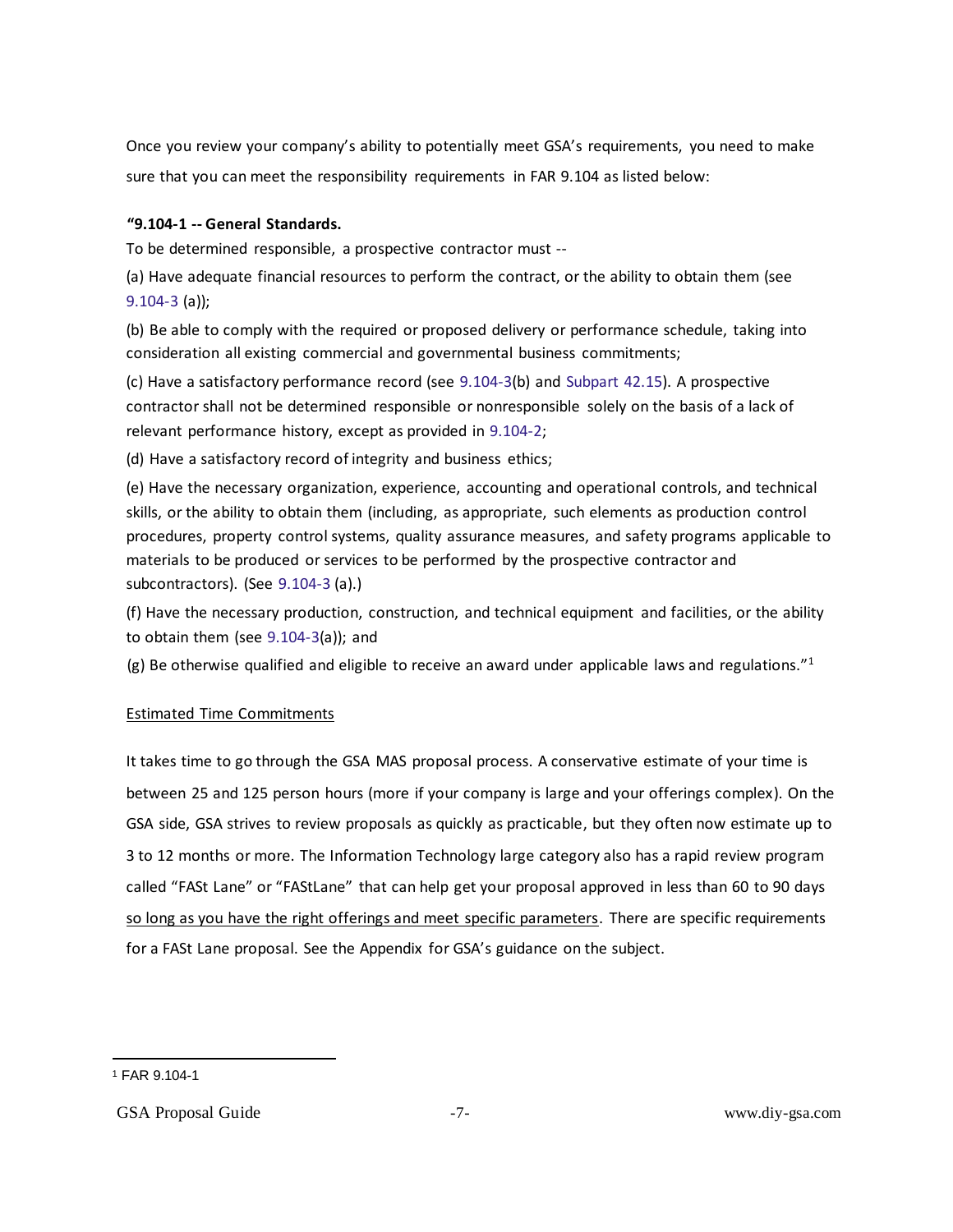The intent of this book and our supporting material is to make getting, keeping, and succeeding with a GSA Schedule contract easier. For those readers well-versed in government proposals and contracts, this book may be all you need to find your way through the proposal process. For those who have never prepared a government proposal before, you may find this book to be helpful, but it may not get you all the way through the process. You may find that you need additional assistance in preparing your proposal. We would suggest that you always have a professional review your proposal to ensure that it gets through the GSA review smoothly. GSA proposals can be complicated and hundreds of pages long. In the event you need more information to complete your proposal yourself, visit our website at [diy-gsa.com.](http://www.gsaproposal.net/) DIY GSA offers a variety of GSA proposal preparation products and services and hourly consulting rates for proposal assistance and contract management assistance. We honestly hope this book will be a great springboard for you. If you want additional, low-cost assistance, we often offer a DIY webinar series to help you find more answers that may be unique to your organization's offerings and requirements. Or you can check out our YouTube videos.